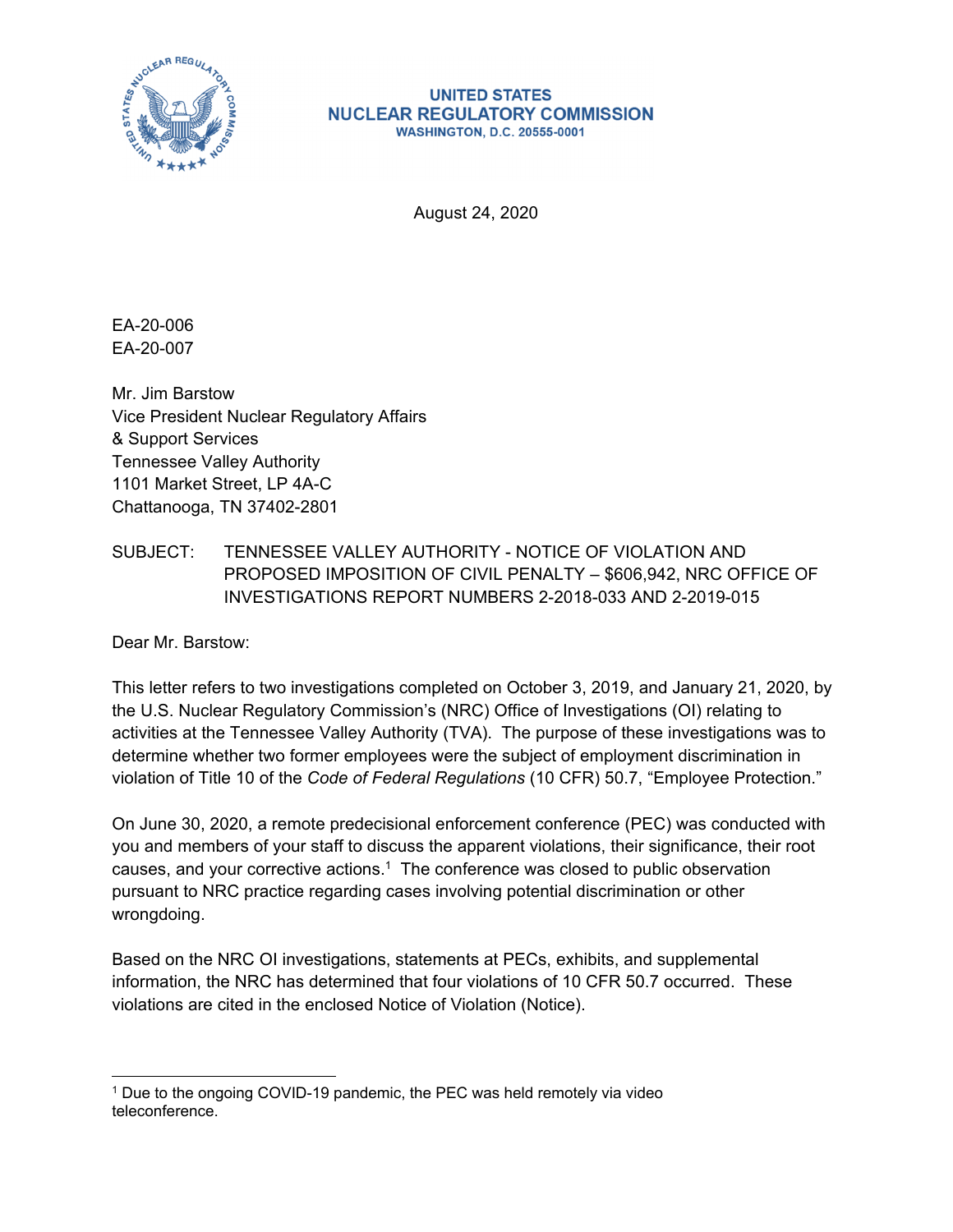The NRC determined that a former employee was first subjected to an investigation (after the former Director of Corporate Nuclear Licensing (CNL) filed a formal complaint) and then placed on administrative leave on May 25, 2018, in part, for engaging in protected activity (see Attachment 1).

- Violation 1: Based on the deliberate action and the level of manager involved in the adverse action (the former Director of CNL), this violation has been categorized in accordance with the "NRC Enforcement Policy," at Severity Level (SL) II.
- Violation 2: Based on the level of the manager involved in the adverse action (an executive-level corporate manager), this violation has been categorized in accordance with the "NRC Enforcement Policy," at SL II.

## NRC OI investigation 2-2019-015 (January 21, 2020)

The NRC determined that a second former employee was first subjected to an investigation (after the former Director of CNL filed a formal complaint). The former employee was subsequently placed on paid administrative leave on October 15, 2018, and terminated on January 14, 2019, in part, for engaging in the protected activity (see Attachment 2).

- Violation 3: Based on the deliberate action and the level of manager involved in the adverse action (the former Director of CNL), this violation has been categorized in accordance with the "NRC Enforcement Policy," at SL II.
- Violation 4: Based on the deliberate action and the level of the manager involved in the adverse action (the former Vice President of Regulatory Affairs), this violation has been categorized in accordance with the "NRC Enforcement Policy," at SL I.

In accordance with the Enforcement Policy, a base civil penalty in the amount of \$240,000 is considered for each SL II violation and a base civil penalty in the amount of \$300,000 in considered for the SL I violation of 10 CFR 50.7, "Employee Protection." Because this was not the first non-willful SL III violation within 2 years (these are SL I and SL II), the NRC considered whether credit was warranted for identification and corrective action. Credit is not warranted for identification, as the violations were identified by the NRC. Credit for corrective action is not warranted in this case. The licensee's actions are neither comprehensive to address the broader environment for raising concerns, nor do they identify and address the root cause of the retaliation and discrimination. Additionally, TVA did not present sufficient information that an extent of cause and extent of condition had been evaluated and addressed to preclude recurrence of the violations.

Because violations 1 and 2 are related to one individual, the NRC considers this a single SL II problem with a civil penalty of twice the base amount of \$240,000 because neither identification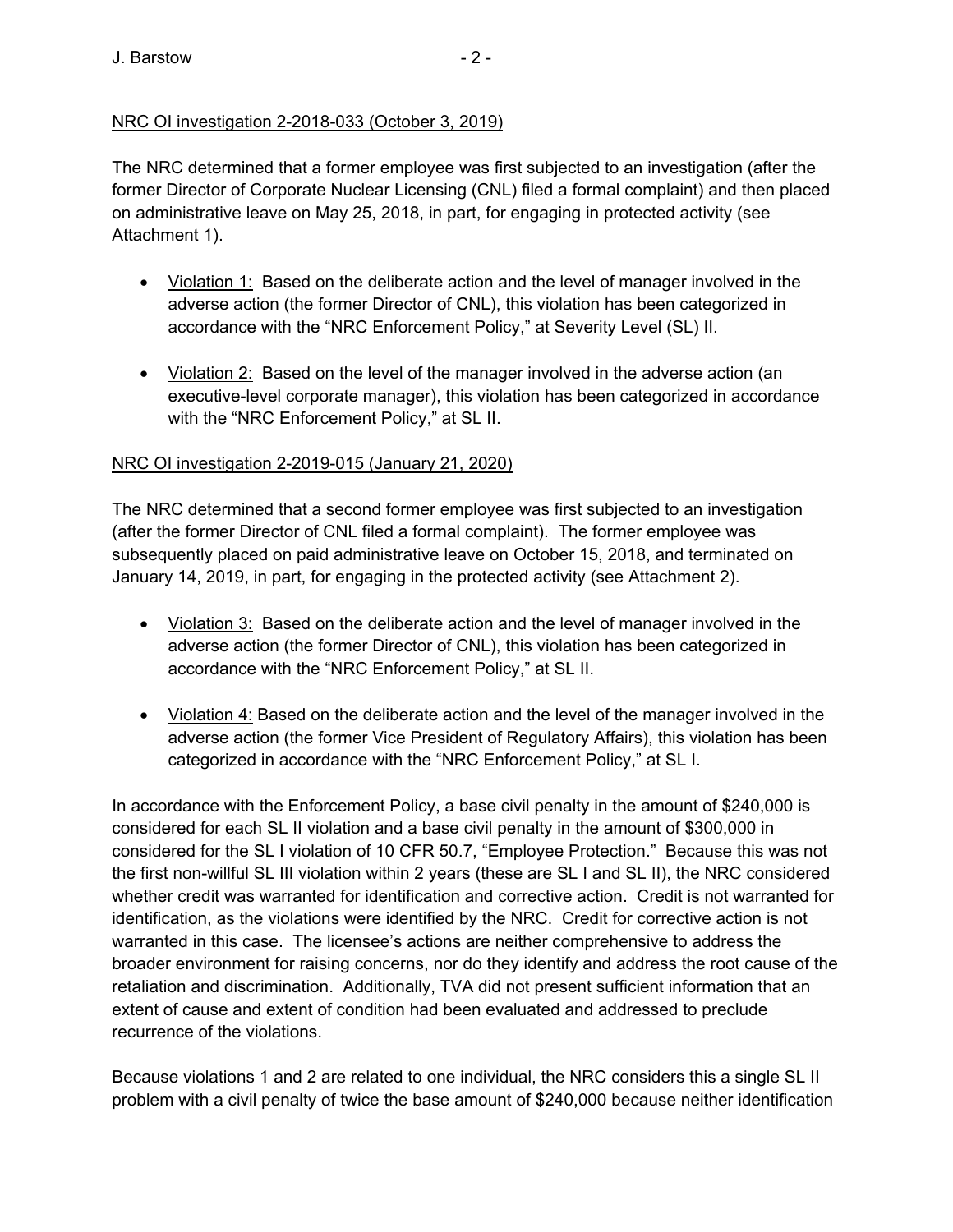nor corrective action credit was warranted. Similarly, because violations 3 and 4 are related to one individual, the NRC considers this a single SL I problem with a civil penalty of twice the base amount of \$300,000 because neither identification nor corrective action credit was warranted. Therefore, the total civil penalty of these two problems is \$1,080,000. However, the base civil penalty of \$240,000 for SL II is doubled but capped at the statutory maximum of \$303,471 for a single day violation. The base civil penalty of \$300,000 for SL I is doubled but capped at the statutory maximum of \$303,471 for a single day violation. Therefore, to emphasize the importance of prompt identification and correction of violations, I have been authorized, as provided for in Section 2.3.4 of the Enforcement Policy, and after consultation with the Commission, to issue the enclosed Notice of Violation (Notice) and Proposed Imposition of Civil Penalty of \$606,942 (2 X \$303,471).

If you disagree with this enforcement sanction, you may deny the violations, as described in the Notice, or you may request alternative dispute resolution (ADR) with the NRC in an attempt to resolve this issue. ADR is a general term encompassing various techniques for resolving conflicts using a neutral third party. The technique that the NRC has decided to employ is mediation. Mediation is a voluntary, informal process in which a trained neutral party (the "mediator") works with parties to help them reach resolution. If the parties agree to use ADR, they select a mutually agreeable neutral mediator who has no stake in the outcome and no power to make decisions. Mediation gives parties an opportunity to discuss issues, clear up misunderstandings, be creative, find areas of agreement, and reach a final resolution of the issues. Additional information concerning the NRC's ADR program can be found at http://www.nrc.gov/about-nrc/regulatory/enforcement/adr.html.

The Institute on Conflict Resolution (ICR) at Cornell University has agreed to facilitate the NRC's program as a neutral third party. If you are interested in pursuing this issue through the ADR program, please contact: (1) the ICR at 877-733-9415; and (2) Catherine Thompson at 301-287-9515 or email *catherine.thompson@nrc.gov*, or lan Gifford at 301-287-9216 or email ian.gifford@nrc.gov within 10 days of the date of this letter. If you decide to participate in ADR, your submitted signed agreement to mediate using the NRC ADR program will stay the 30-day time period for payment of the civil penalty until the ADR process is completed.

You are required to respond to this letter and should follow the instructions specified in the enclosed Notice when preparing your response. If you have additional information that you believe the NRC should consider, you may provide it in your response to the Notice. The NRC will use your response, in part, to determine whether further enforcement action is necessary to ensure compliance with regulatory requirements.

In accordance with 10 CFR 2.390 of the NRC's "Rules of Practice," a copy of this letter, its enclosures, and your response will be made available electronically for public inspection in the NRC Public Document Room and from ADAMS, accessible from the NRC Web site at http://www.nrc.gov/reading-rm/adams.html. To the extent possible, your response should not include any personal privacy or proprietary information so that it can be made available to the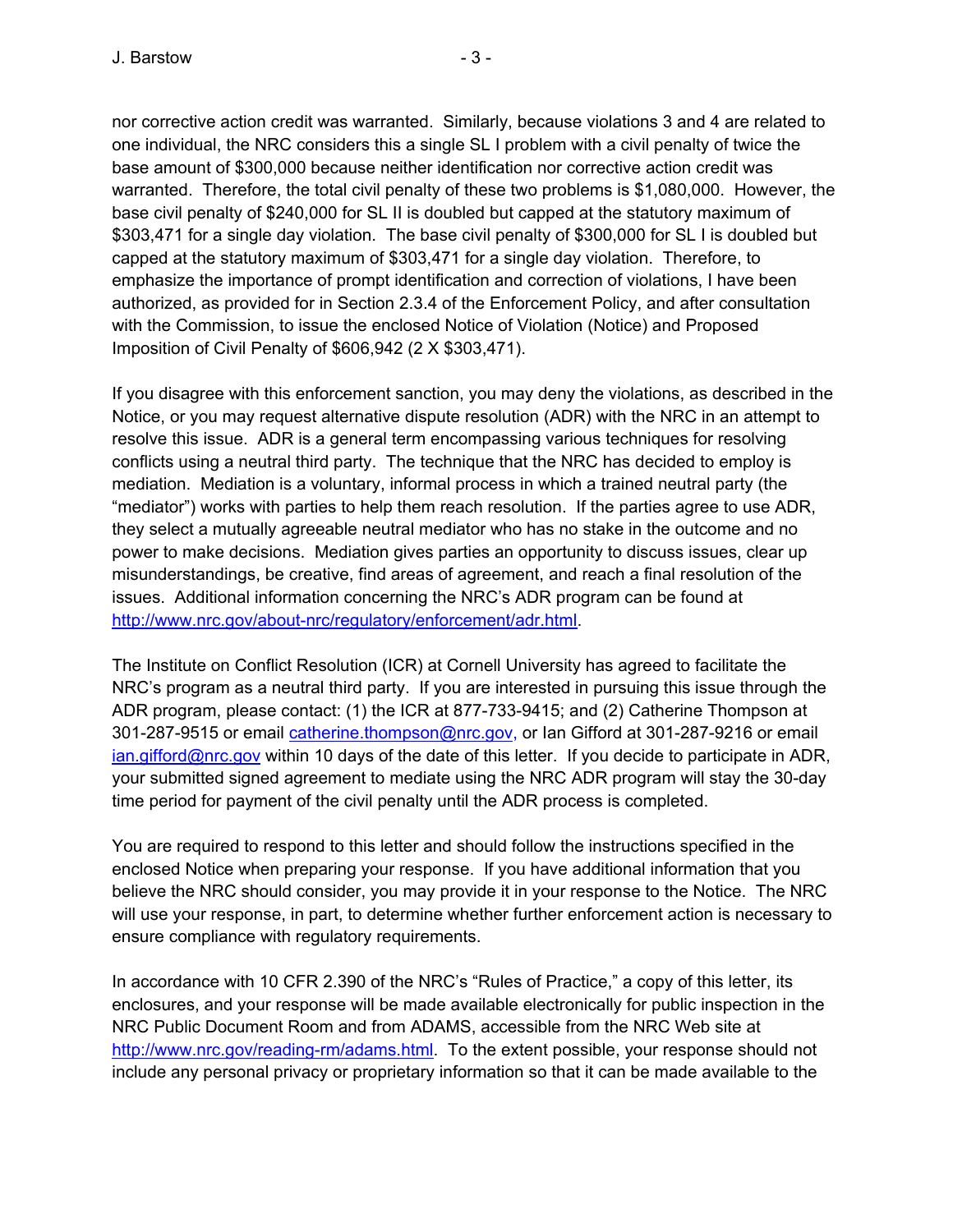public without redaction. The NRC also includes significant enforcement actions on its Web site at http://www.nrc.gov/reading-rm/doc-collections/enforcement/actions/.

If you have any questions concerning this matter, please contact Catherine Thompson at 301-287-9515 or email catherine.thompson@nrc.gov, or lan Gifford at 301-287-9216 or email ian.gifford@nrc.gov.

Sincerely,



George A. Wilson, Director Office of Enforcement

Enclosures:

- 1. Notice of Violation and Proposed Imposition of Civil Penalty
- 2. NUREG/BR-0254 Payment Methods
- 3. NUREG/BR-0317 Rev. 2, Enforcement Alternative Dispute Resolution Program
- Docket Nos.: 05000259, 05000260 05000296, 05000327 05000328, 05000390 05000391 License No.: DPR-33, DPR-52,
- DPR-68, DPR-77, DPR-79, NPF-90, NPF-96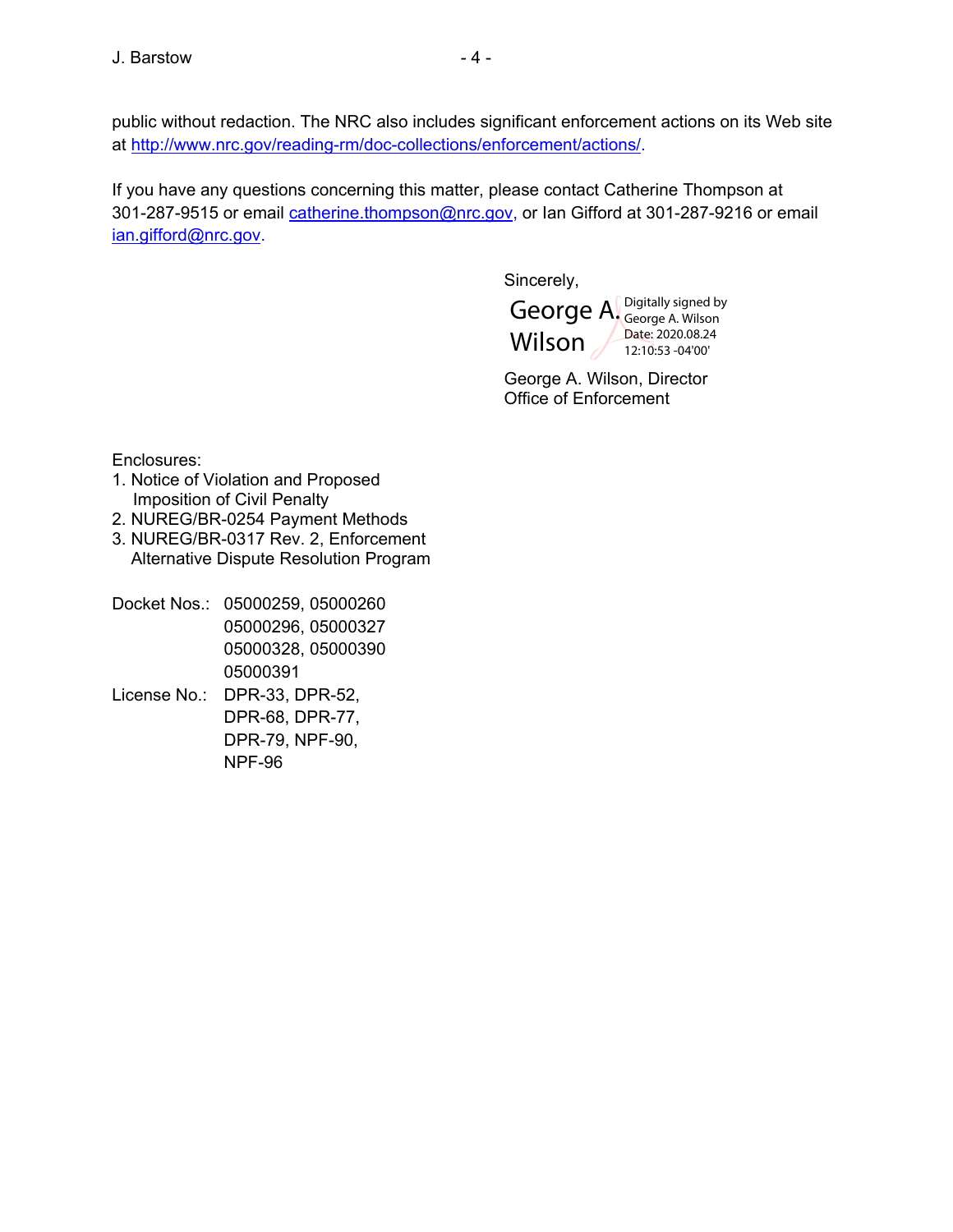SUBJECT: TENNESSEE VALLEY AUTHORITY - NOTICE OF VIOLATION AND PROPOSED IMPOSITION OF CIVIL PENALTY – \$606,942, NRC OFFICE OF INVESTIGATIONS REPORT NUMBERS 2-2018-033 AND 2-2019-015 DATED: 8/24/ 2020

#### DISTRIBUTION:

P. Moulding, OGC A. Shuttleworth, OI C. Miller, NRR M. Miller, RII S. Sparks, RII M. Kowal, RII OE ADAMS R/F

# **X- Public X- Non-Sensitive ADAMS Package: ML20218A483 Cover Letter: ML20218A568 NOV:ML20232B803**

| <b>OFFICE</b> | <b>OE:CRB</b>   | OE:CRB           | <b>OE: CRB/BC</b> | <b>OGC/NLO</b> | OE:D      |
|---------------|-----------------|------------------|-------------------|----------------|-----------|
| <b>NAME</b>   | <b>IGifford</b> | <b>CThompson</b> | I DSolorio        | l SKirkwood    | GWilson   |
| <b>DATE</b>   | 8/20/2020       | 8/20/2020        | 8/20/2020         | 8/19/2020      | 8/24/2020 |

**OFFICIAL RECORD COPY**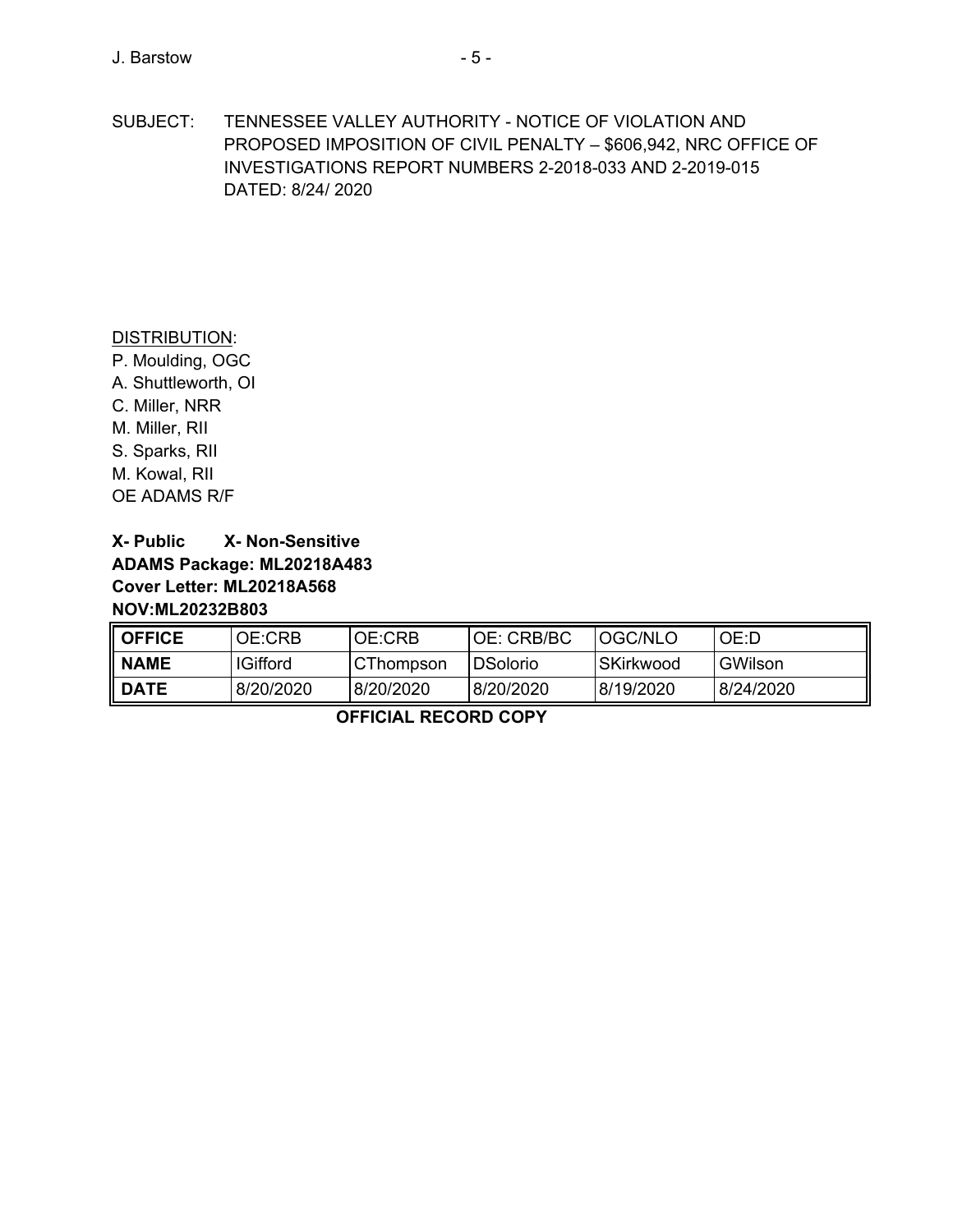### NRC OI investigation 2-2018-033 (October 3, 2019)

Based on the NRC OI investigation, statements at PECs, exhibits, and supplemental information, the NRC determined that a former employee (Individual A) was first subjected to an investigation and then placed on administrative leave on May 25, 2018, in part, for engaging in protected activities. The NRC determined that the former employee engaged in protected activity when raising concerns regarding the regulatory response to the Kirk Key and Service Life Non-Cited Violations (NCVs), filing Employee Concerns Program (ECP) complaints regarding the former Director of CNL's alleged creation of a chilled work environment, and raising concerns to both the TVA Corporate Functional Area Manager and a TVA Office of General Counsel (OGC) attorney regarding the chilled work environment in CNL. The individuals involved in adverse actions against the former employee were aware of the protected activities because: 1) the former employee expressed concerns regarding the NCVs directly to the former Vice President of Regulatory Affairs and the former Director of CNL; 2) the former Vice President of Regulatory Affairs, former Director of CNL, and an executive-level corporate manager received direct communication from the ECP regarding those complaints; and 3) the former Vice President of Regulatory Affairs and an executive-level corporate manager received a copy of the TVA OGC report that discussed the former employee's concerns.

The former employee suffered an adverse action when the former Director of CNL filed a complaint, which triggered an investigation, against the former employee, and a second adverse action when the former employee was placed on administrative leave.

There is a nexus between the former employee raising concerns and the former Director of CNL filing a formal complaint. Specifically, the former employee raised numerous concerns via emails and text messages about delays regarding the Kirk Key NCV as well as a chilled work environment in CNL. On March 9, 2018, the former Director of CNL filed a formal complaint against the former employee and others, triggering an investigation. The former Director of CNL cited the ECP concerns filed by the former employee, as well as the various emails and text messages as examples of harassing behavior. Similarly, there is a nexus between the former employee filing ECP complaints and raising chilled work environment concerns, and the former employee being put on administrative leave. The executive-level corporate manager, who played a significant role in the decisionmaking process to put the former employee on administrative leave, was aware that the former employee's ECP complaint had been partially substantiated because the executive-level corporate manager received a letter requiring action from ECP regarding this complaint. Upon receipt of the TVA OGC report, which based its finding that the former employee had harassed the former Director of CNL through allegedly unfounded ECP complaints, the executive-level corporate manager drove to the site and communicated the joint recommendation of himself, TVA OGC, TVA HR, and Corporate Nuclear Operations that the Sequoyah Plant Support Director put the former employee on administrative leave.